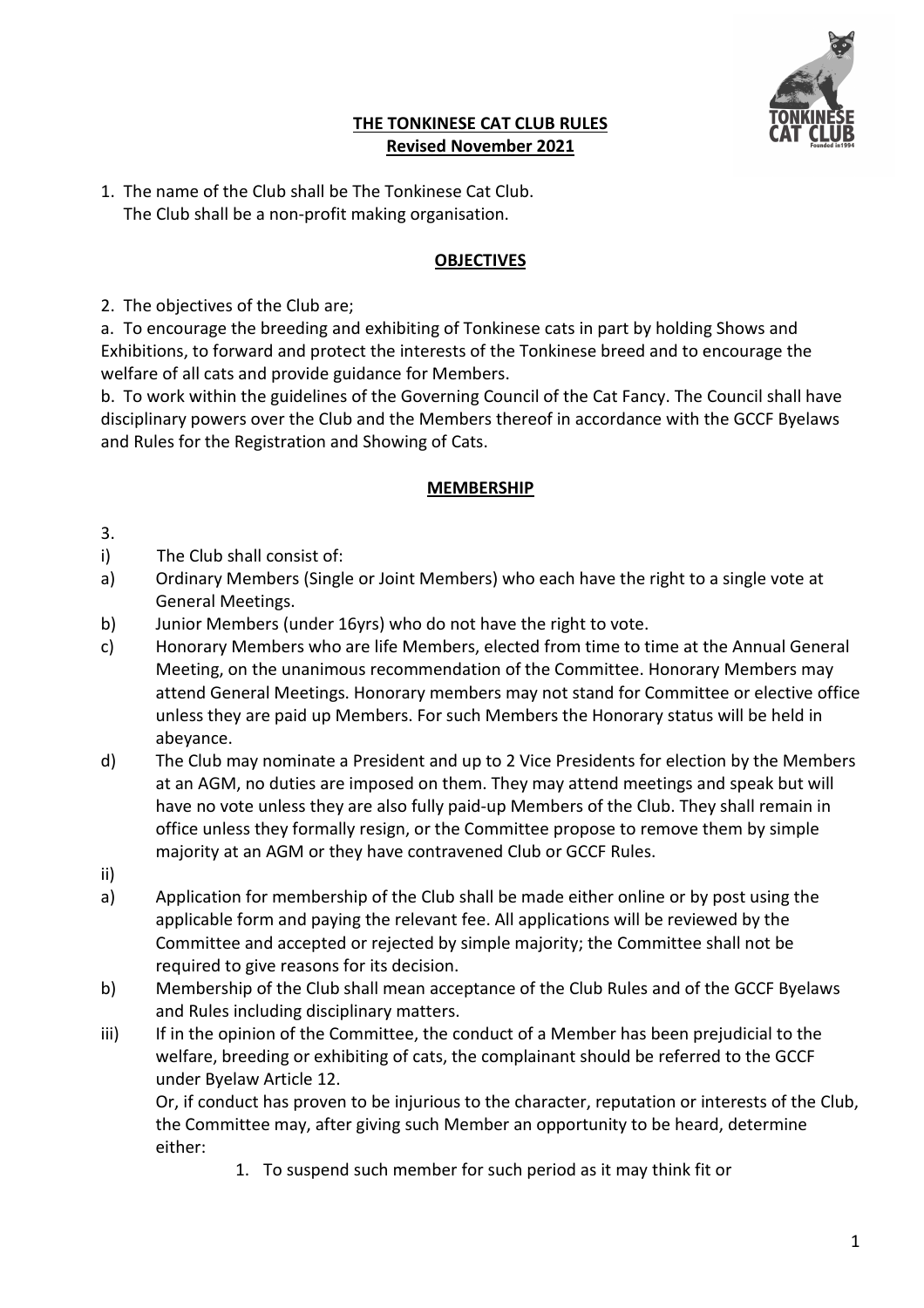- 2. To expel such Member from the Club
- iv) No such determination shall be made unless the Club Secretary has given to each Member of the Committee and to the Club Member concerned notice of the Meeting at which the disciplinary matter is to be discussed and of the specific matter to be discussed, such notice to be in writing, to include emails and to be given not less than fourteen days before the date of the Meeting.
- v) Any Member so suspended or expelled except where Article 12 of the GCCF Byelaws and Rules applies shall have a right of appeal to a Special General Meeting of the Club and to attend, state their case, with a friend or legal advisor if he/she chooses and shall be reinstated if such appeal is allowed. The appellant shall deposit beforehand with the Club all the costs of this Special General Meeting, some, or all of which the Committee may afterwards decide to refund if the Member is reinstated.
- vi) Any member who has been suspended or disqualified under the GCCF Byelaws Article 12 may apply to the Committee at the expiration of said suspension or disqualification to re-join the Club.

#### **SUBSCRIPTIONS**

- 4.
- i) The subscription for Ordinary Members shall be a sum to be determined from time to time by a majority vote at the Annual General Meeting on the advice of the Treasurer.
- ii) Changes to the subscription come into force on  $1<sup>st</sup>$  January following the AGM at which the decision is passed.
- iii) Annual subscriptions are due on  $1<sup>st</sup>$  January. If any Member fails to pay their subscription before the Annual General Meeting in any year, he/she shall be deemed to have resigned/lapsed.
- iv) On leaving the Club, Members renounce all claims to Club property and facility and must return all Club property to the Committee immediately.

#### **COMMITTEE**

5. All Committee Members must divulge on election any interests that may conflict with the business and running of the Tonkinese Cat Club.

- i) The business of the Club shall be managed by a Committee, the Committee shall meet no fewer than three times a year, by electronic means or place. The Committee shall consist of a Chairman and nine other elected Members, comprising the Vice Chairman, the Honorary Secretary, and the Honorary Treasurer, these four being known as Officers.
- ii) The Chairman shall be elected from the general Membership, for a period of one year. The Chairman and then the Committee are elected at the Annual General Meeting.
- iii) The Officers of the Club (Honorary Secretary, Honorary Treasurer and Vice Chairman) shall be elected by the Committee at the Committee meeting following the AGM.
- iv) All Committee matters are considered confidential and must not be discussed with any person outside the Committee for any reason unless specifically agreed or directed to do so by the meeting. However, a summary of Committee decisions from any Committee meeting may be made available to the membership on receipt of a written request to the Secretary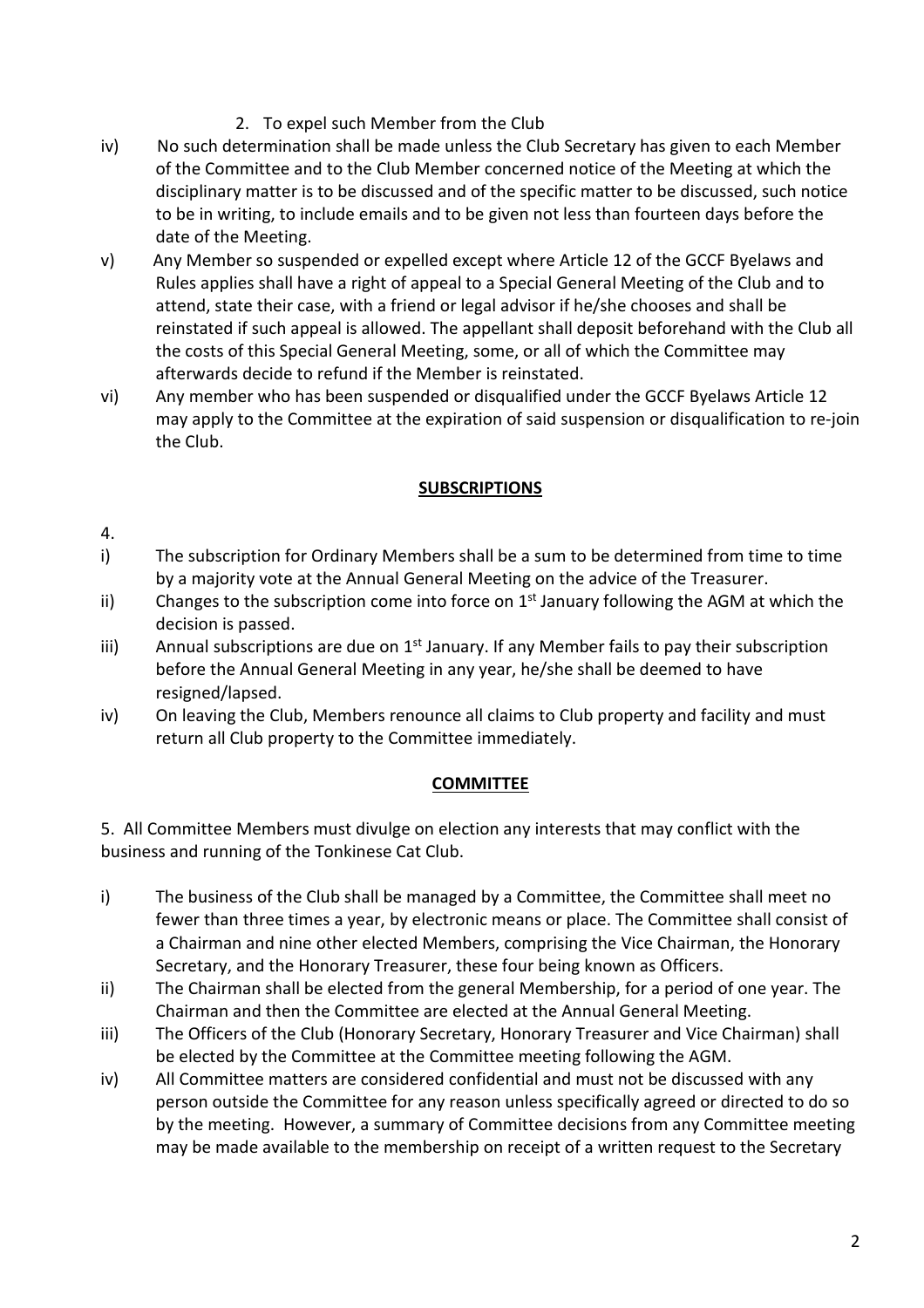enclosing a stamped addressed envelope or by email to the Club Secretary. AGM results are available to Members on the website.

- v) The Chairman normally takes the Chair at meetings, concerns him/herself particularly with the Club's policies and, when necessary, takes and reports Chairman action; The Vice Chairman normally takes the Chair in the absence of or at the request of the Chairman; the Honorary Secretary is mainly responsible for the administration and correspondence of the Club; the Honorary Treasurer is mainly responsible for safeguarding and monitoring and reporting on the Club's finances, including particularly reporting annual accounts to the Annual General Meeting and the GCCF as required by affiliation rules.
- vi) The Committee shall have the responsibility to conduct meetings, formulate Rules, accept or reject membership applications & discipline Members where necessary and set up subcommittees and/or working parties. The Committee shall organise Show support when permitted, produce a Club newsletter, and keep Members informed of election results, Committee activities and Club Rules.
- vii) One third (as nearly as possible) of the elected Committee Members shall stand down annually by rota. The Committee should ensure that the club officers are not all standing down in the same year.
- viii) All Officers and Members of the Committee shall be eligible for re-election. Officers not reelected by the Committee serve one year as ordinary members of the Committee and are then eligible for re-election to the Committee.
- ix) If a Member of the Committee fails to attend three successive meetings of the Committee, the Committee may vote to remove that Member from the Committee, until such time as he or she may again be elected to the Committee.
- x) Committee members should not serve on more than two other cat club committees in addition to the TCC Committee. This rule may be waived at the discretion of the majority of the Committee members if good reason is given by a Member concerned.
- xi) The Committee shall have the power to set up sub-committees and/or working parties as may be found necessary to foster the work of the Club. The members of these subcommittees and/or working parties shall have no vote at Committee meetings. The Committee may also co-opt Members onto the Committee as required; these additional Committee Members shall have full voting rights.
- xii) Disciplinary matters raised under Rule 3iii committed by a Committee Member shall be heard by an independent group of three Club Members appointed by the Committee and approved by the person concerned. This sub-committee shall recommend the relevant action to the other Committee Members including whether the complaint is sufficient for a referral to the GCCF under Byelaw Article 12.
- xiii) Only fully paid-up Members can be elected to Committee. Nominations must be proposed and seconded in writing, to include emails, by fully paid-up Members prior to the AGM and include the written agreement of the Member nominated. Nominations to the Committee may also be received at the AGM for any remaining available positions, providing the person nominated is present and consents. All Members standing as Officers must have been Members of the Club for more than one year.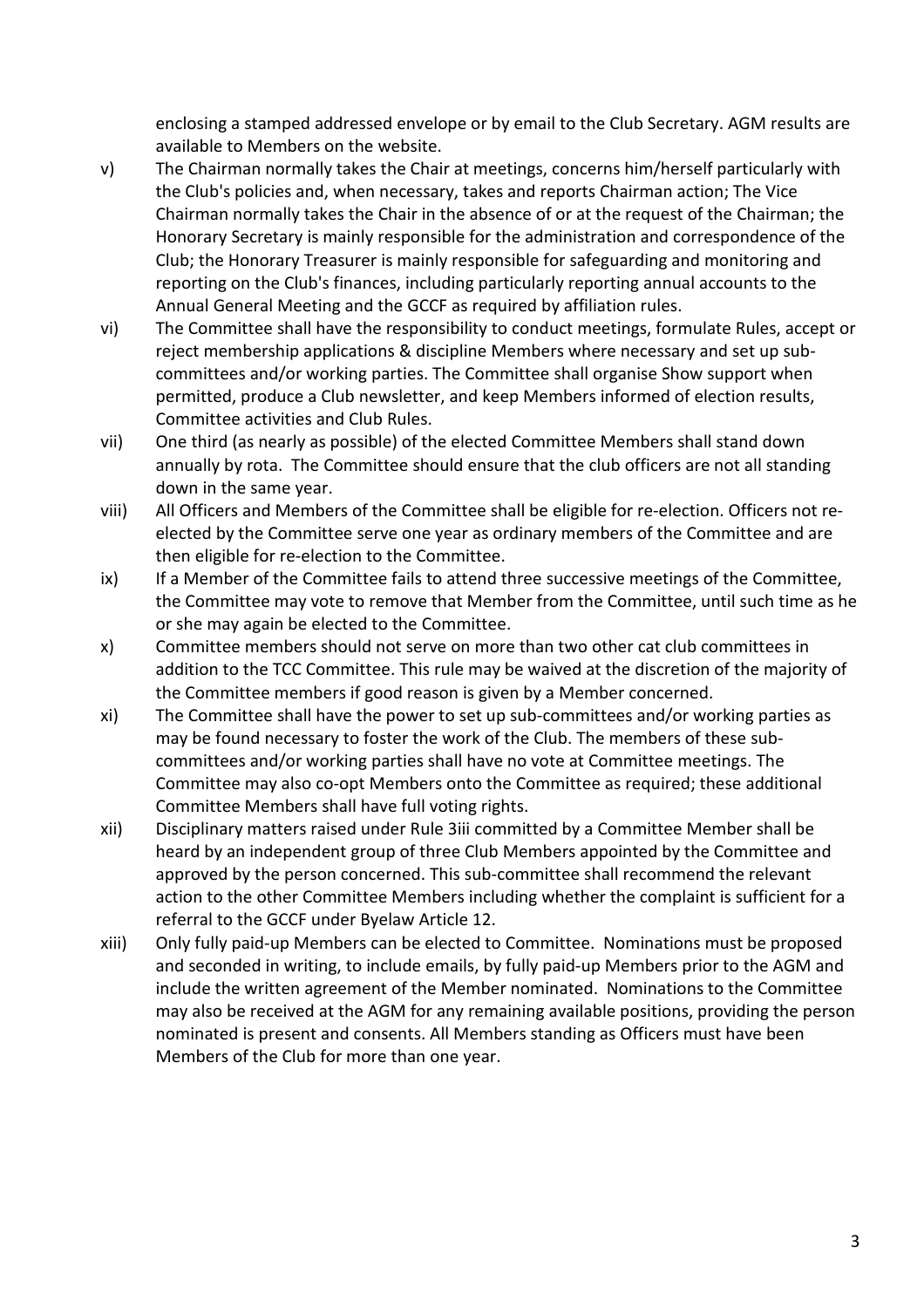#### **MEETINGS**

6. Minutes of all meetings are recorded by the Honorary Secretary or, in his/her absence, by another Committee Member nominated by those present. See 'Voting' for specific rules re voting.

- i) The Annual General Meeting shall be held each year by electronic means or place, at a date and time to be determined, normally no later than 30<sup>th</sup> April. The Committee will determine the most appropriate method of holding the meeting.
- ii) Proposed changes to the Rules, nominations to the Committee and nominations for Chairman shall be sent to the Honorary Secretary, including the written agreement, to include emails, of the nominee not later than 31<sup>st</sup> January. The Agenda, financial accounts and voting forms shall be sent by available means to Members not less than three weeks before the AGM. The Committee shall offer a proxy vote to each voting Member for all General Meetings which shall be issued on paper or electronically with the Agenda. The Chairman must accept amendments to motions on the Agenda.
- iii) A Special General Meeting may be held at any time the Committee considers expedient or on receipt by the Honorary Secretary of an appeal from a Member under Rule 3(v), or of a written request signed by at least ten fully paid-up Members of the Club, precisely stating the business to be discussed thereat and shall be held within two calendar months of receipt of such appeal or request. Not less than fourteen days' written notice, to include emails, of any Special General Meeting shall be given to each Member of the Club by the Honorary Secretary, who shall in the notice specify the business to be discussed and, when the business is a proposed alteration of the Rules, include the exact terms of any alteration proposed. NO OTHER BUSINESS MAY BE DISCUSSED AT A SPECIAL GENERAL MEETING OTHER THAN THAT NOTIFIED BY THE HONORARY SECRETARY
- iv) At all General Meetings and at meetings of the Committee, the presiding officer shall be the Chairman or, in his/her absence, the Vice-Chairman. In the event of the absence of both Chairman and Vice-Chairman the committee will elect a presiding officer as the first item of business. At any General or Special Club Meeting, the person in the Chair shall have the power to require the immediate withdrawal of any individual whose conduct in the Chairman's opinion is grossly unbecoming or is prejudicial to the rights of other Members or to the maintenance of good order. A warning shall first be given. Any person so required to withdraw and failing to do so promptly shall automatically cease to be a Member of the Club and shall forfeit his/her subscription given that this be proposed by the Chairman and supported by the majority of the meeting.
- v) The quorum for General Meetings shall be the number of active Committee plus two other Club Members, at least two Officers shall be present. The quorum for Committee meetings shall be more than half the number of serving Committee Members and shall include at least two Officers.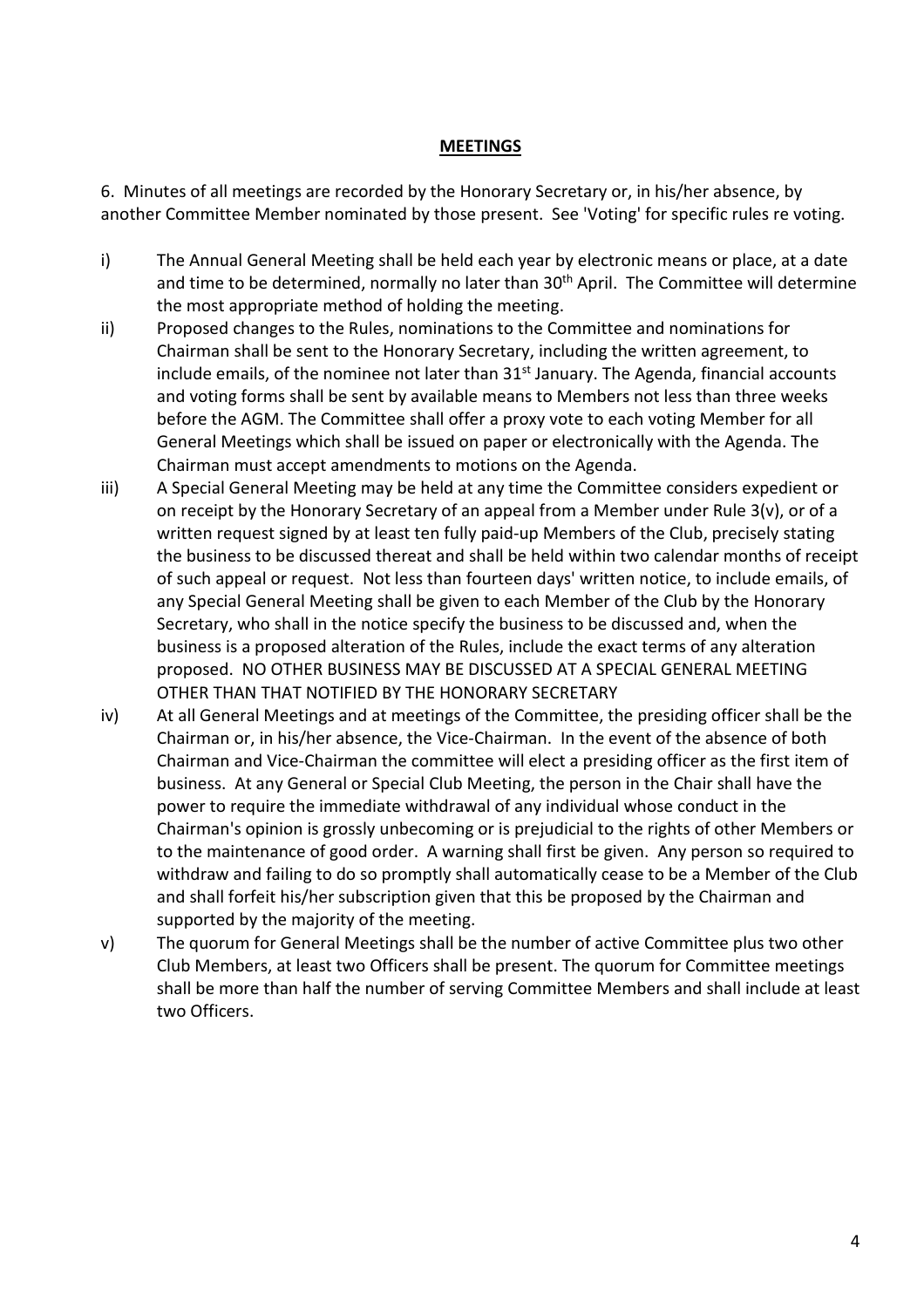### **VOTING**

7. Only fully paid-up Members of the Club have voting rights. Every Ordinary Member at a meeting is entitled to one vote. The Members of the Committee including the Chairman shall have one vote.

- i) All ordinary matters of business require a simple majority to be passed except in the case of 7v.
- ii) In the event of a tied vote the Members present will review the proposal and re-vote. In the event of a further tie, the Chair will cast a tie-break taking consideration of the opposing reasons.
- iii) Election of Committee Members and Club Officers is by simple majority. Elections shall be undertaken by postal and/or electronic ballot.
	- a) If the election for Chairman or Committee Members is oversubscribed, voting shall be undertaken by postal and/or electronic ballot if there are more nominations than positions available, these will be counted by a scrutineer and again elected by simple majority.
- iv) A scrutineer will be appointed as required, not less than three weeks before a ballot, by the Committee and named on ballot papers and shall not be a Member of the Club nor related to a Club Member.
- v) Changes to the Rules of the Club require a two-thirds majority of voting members at an AGM.
- vi) Proxy voting is issued to all Members and should be returned by those not wishing to attend General Meetings. It is the Secretary's role to ensure voting is not duplicated. Each Committee Member can be nominated as a proxy representative. Proxy votes shall be counted by the Secretary, received no later than 7 days before the meeting.
- vii) Honorary Members do not have voting rights.
- viii) Co-opted Committee Members have full voting rights.

#### **RULES**

8. No repeal of or amendment or addition to the Rules shall be made unless the alteration proposed has been approved at an Annual or Special General Meeting, unless an Act of Enablement has previously been passed by the Annual General Meeting in favour of the Committee, to allow them to make changes in special circumstances.

#### **FINANCE**

9. All Club funds are considered welfare or rescue funds and are only allocated for non-welfare use with the consent of the majority of the Committee. All Club funds shall be deposited in a bank and/or interest-bearing account in the name of the Club.

- i) The financial year of the Club shall end on  $31<sup>st</sup>$  December in each year; to which date the annual accounts of the Club shall be balanced. These accounts shall be presented to each Annual General Meeting by the Treasurer and sent to the GCCF as part of the requirements of affiliation.
- ii) Payments will be made using one of two methods: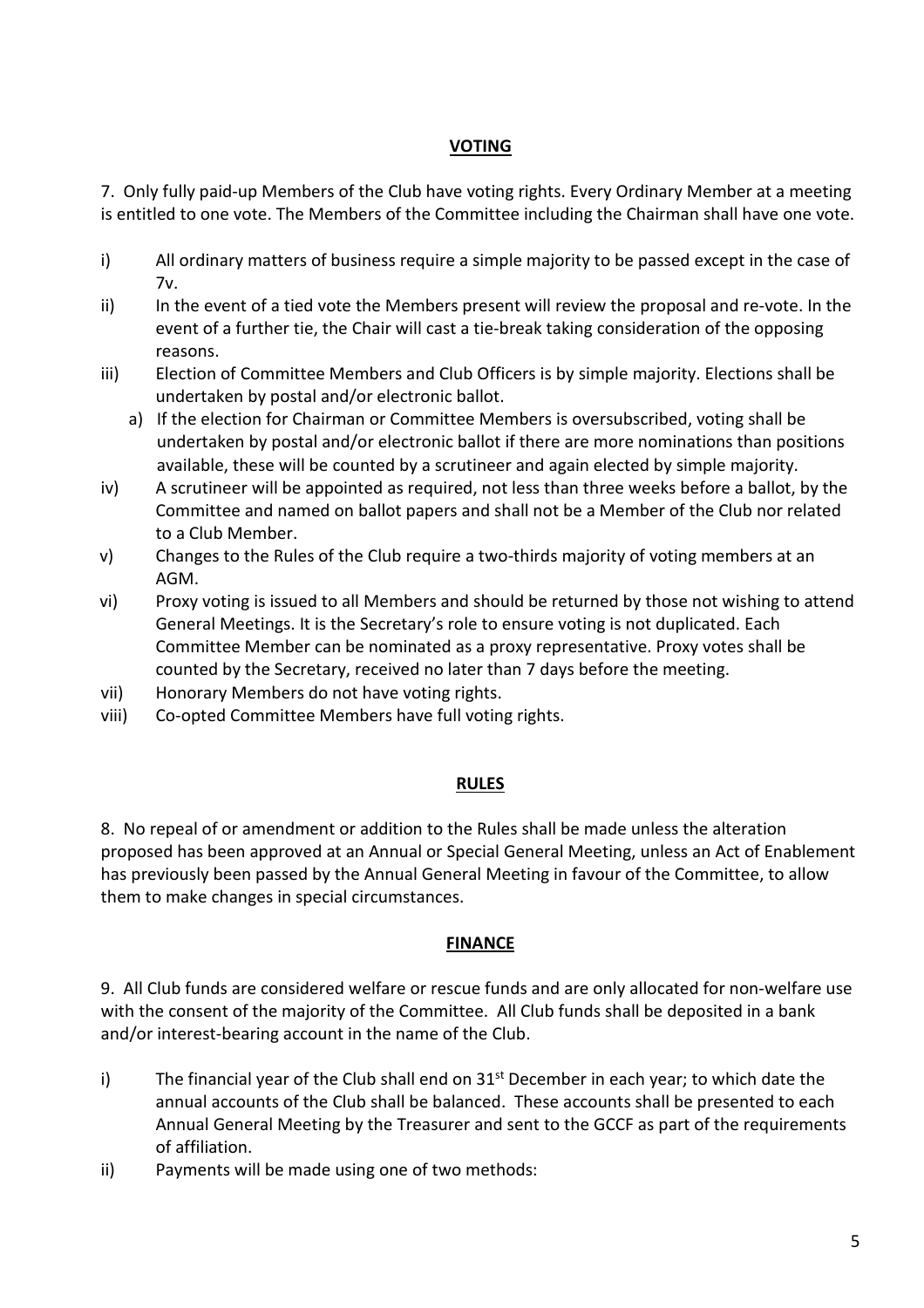a) by cheques, authorised by two named signatories on the bank account, who are not married or cohabiting, and who are authorised in advance by means of decisions made from time to time at meetings of the Committee. The Treasurer holds the club cheque book and between one and three other specific Club Officers are authorised to countersign any cheques, each cheque requiring Treasurer plus one other signatory (or two others, if the cheque is a payment to the Treasurer for an agreed expenditure). This is set up with the bank, in advance of any actual signatures.

b) by direct internet bank payments, which are made by the Treasurer, but require email sign-off as for cheques, by TWO of the people who can also sign cheques. The Treasurer will email the relevant Club Officers, who will send back their consent, copying in each other, if they are in agreement that an internet banking funds transfer can be made. Any payments will generally require receipts or equivalent evidence of the sums incurred - shared in advance by email.

- iii) In emergency situations (e.g. rescue) discretionary payments up to an amount to be determined by the Committee annually may be made with the consent of the Treasurer and one other Officer of the Club, usually the Chairman and approved by email, if there is no scheduled Committee meeting in time for the matter to be discussed. Any payments or expenses are subject to provision of receipt or other evidence.
- iv) Committee consent for payments over the limit as determined above in iii), may be obtained individually from Members of the Committee by the Chairman or Treasurer (by telephone or letter) if the need is urgent and there is no scheduled committee meeting in time for the matter to be discussed.
- v) Members may not claim expenses or refunds for outgoings unless they have received the consent of the Committee prior to incurring the expense.
- vi) The accounts of the Club will be checked and verified by an independent person, not a Member or close relative of a Member as required and agreed by the Committee, and completed in time for circulation to Members prior to the AGM.
- vii) Cups and trophies donated to the Club shall immediately become the property of the Club and are accepted at the discretion of the Committee.
- viii) Fund-raising events must be approved by the Committee before they are undertaken.
- ix) The Treasurer should be prepared to render details of the accounts during the financial year if required by the Committee.
- x) The Treasurer may not move funds between bank accounts without the prior consent of the Committee or, in the event of an emergency, the consent of two other Officers. This decision must be ratified by the Committee at the next available opportunity.

# **WINDING UP**

10.

- i) Any proposal to dissolve the Club shall be passed only if it has received the assent of at least two-thirds of the Members of the Club voting in a postal ballot, in which case the Committee must proceed at once to dissolve the Club. The same procedure shall be followed in the case of a proposal to amalgamate the Club with another.
- ii) Assets of the Club (including trophies) may be sold to prevent dissolution of the Club for financial reasons.